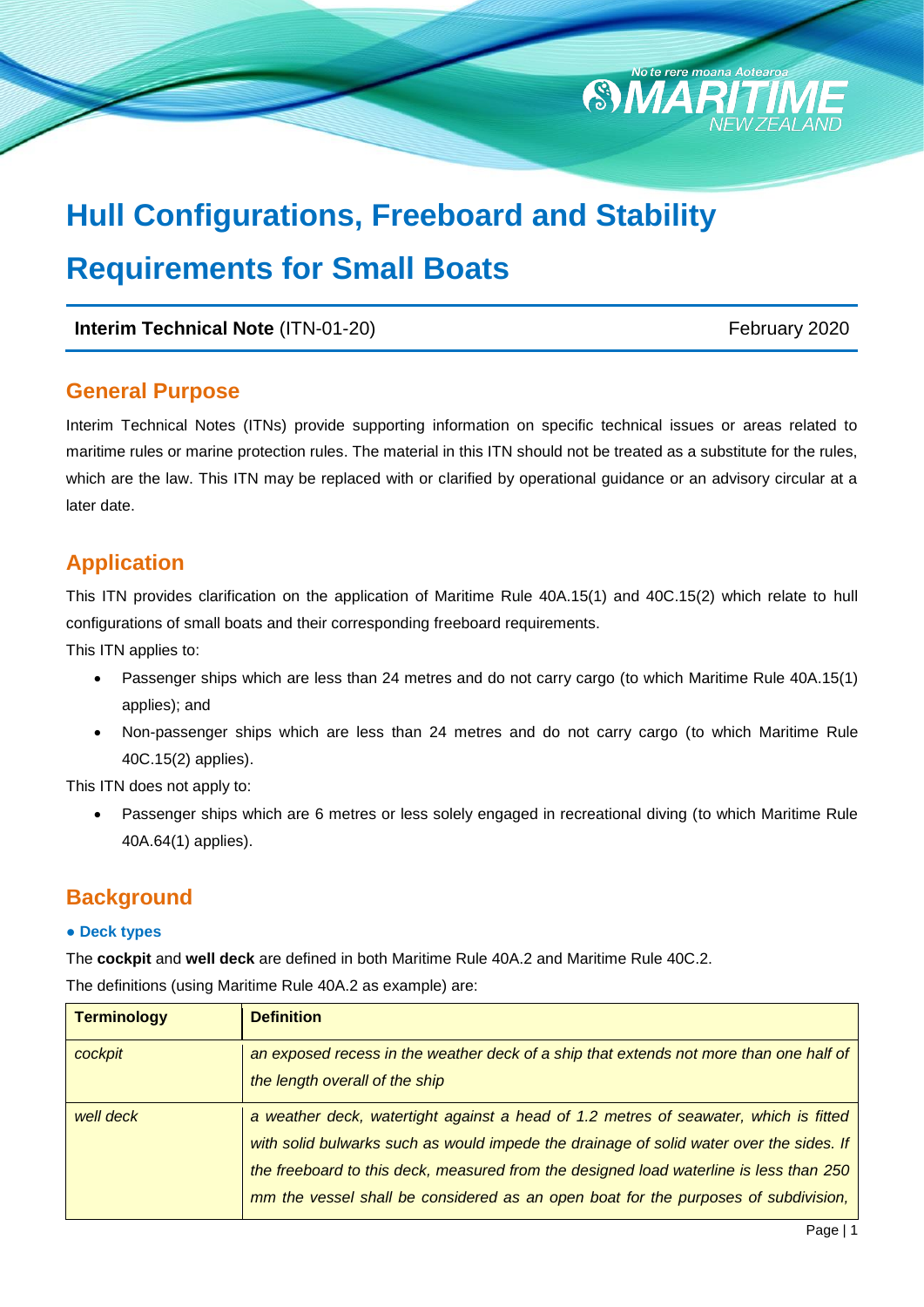| stability, and drainage requirements. The deck within the bulwarks is considered to be |
|----------------------------------------------------------------------------------------|
| a weather deck unless it is completely enclosed by a weathertight superstructure       |

#### **● Hull configurations**

The **fully decked boat**, **partially decked boat** and **open boat** are defined in Maritime Rule 40A.2 and Maritime Rule 40C.2.

The definitions (Maritime Rule 40A.2 as example) are:

| <b>Terminology</b>    | <b>Definition</b>                                                                                                                                                                                                                                                                                                                                                                                                                                                  |
|-----------------------|--------------------------------------------------------------------------------------------------------------------------------------------------------------------------------------------------------------------------------------------------------------------------------------------------------------------------------------------------------------------------------------------------------------------------------------------------------------------|
| fully decked boat     | a boat in which the horizontal projection of the sheerline area comprises decking with<br>opening appliances which are weathertight. The horizontal projection of the sheerline<br>area may also include -<br>(a) a watertight self-draining cockpit complying with rule 40A.15(1)(c); and<br>(b) other watertight recesses of volume less than the product of length overall $\times$<br>maximum beam $\times$ minimum freeboard, divided by 40 (m <sup>3</sup> ) |
| partially decked boat | a boat in which at least two-thirds of the horizontal projection of the sheerline area is<br>equipped with decking, cabins, shelters or rigid covers which are weathertight and<br>designed to shed water overboard. The decked area must include all that area within<br>one third of the length from the bow plus the area 100 mm inboard from the periphery<br>of the boat (excluding the transom)<br>(Note: <i>partially open boat</i> has the same meaning)   |
| open boat             | a boat not protected from entry of water by means of a complete deck or by a<br>combination of a partial weather deck and a weathertight superstructure or deckhouse                                                                                                                                                                                                                                                                                               |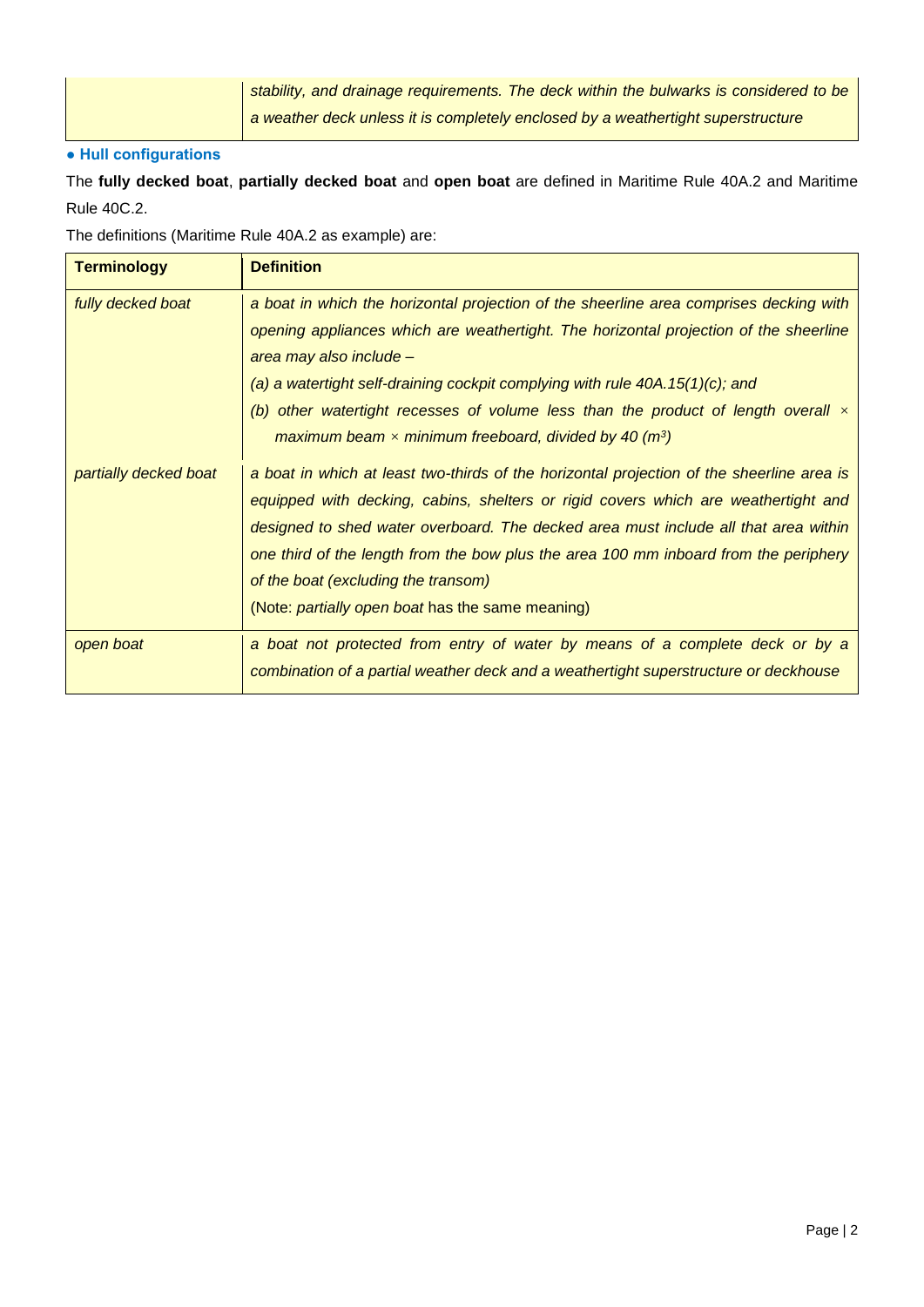### **Clarification of Hull Configurations**

Based on the definitions of hull configurations and deck types, sketches and explanations are given as follows:

**● Cockpit**

A sketch of **cockpit** is shown in Figure A.





A cockpit typically does not extend to the outboard extent of a deck, either at side or at transom.

**● Well deck**

A sketch of **well deck** is shown in Figure B.



#### (B) Well Deck

A well deck extends to the outboard extent of a deck, either at side or at transom.

#### **● Fully decked boat**

The **decked ship**, or **decked boat** or **fully decked ship** has same meaning as **fully decked boat**. A sketch of **fully decked ship** is shown in Figure C.1.



(C.1) Fully decked boat

If there is a cockpit, a boat can still be considered as fully decked boat if:

(a) the freeboard measured from the lowest point of the weather deck complies with 40A.15(1)(a); or

(b) the height of the cockpit sole above the water at the lowest point is 250 mm or larger (shown in Figure C.2); or

(c) the cockpit is permitted by the Recognised Surveyor(s) in accordance with 40A.15(1)(c).

Otherwise, for the purpose of subdivision, stability, and drainage requirements, the boat is considered as same as an open boat.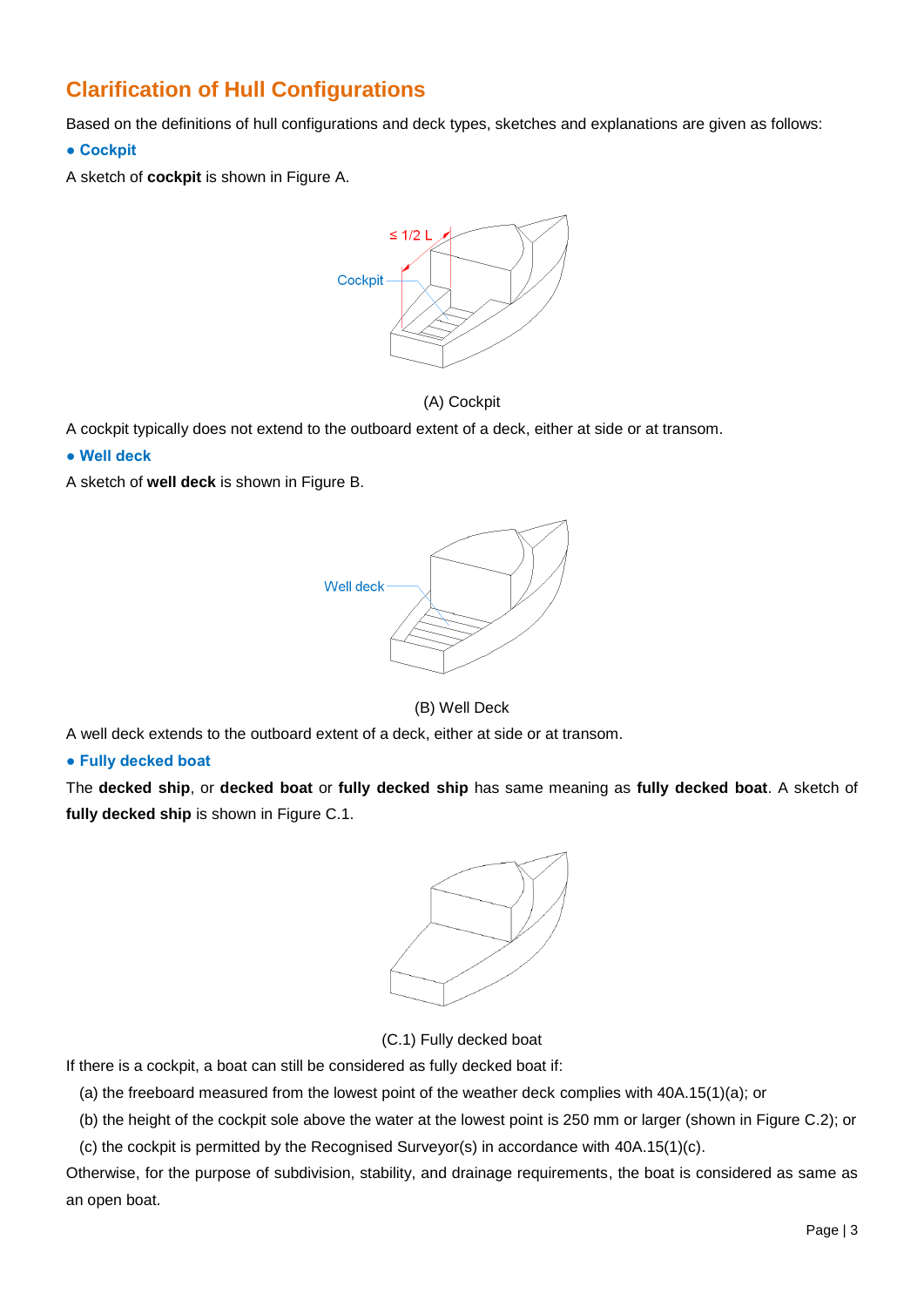#### **● Fully decked boat with small recess**





If there is one or more watertight recesses of total volume significantly small (determined by the following formula) compared with a rectangular cuboid with the same moulded dimensions of the boat above water-line, a boat can still be considered as a fully decked boat (shown in Figure C.3).

$$
V_C < \frac{L \times B \times F}{40}
$$

where:

 $V_c$  – total volume of the watertight recesses (m<sup>3</sup>)

*L* – length overall of the boat (m)

 $\mathbf{B}$  – maximum beam of the boat (m)

 $F$  – minimum freeboard of the boat  $(m)$ 



(C.3) Fully decked boat with small recess

#### **● Fully decked boat with well deck**

If there is a well deck, a boat can still be considered as fully decked boat if:

(a) the freeboard measured from the lowest point of the weather deck complies with 40A.15(1)(a); and

(b) the height of the well is 250 mm above the water line or higher (shown in Figure C.4).

Otherwise, for the purpose of subdivision, stability, and drainage requirements, the boat is considered as same as an open boat.



(C.4) Fully decked boat with a well deck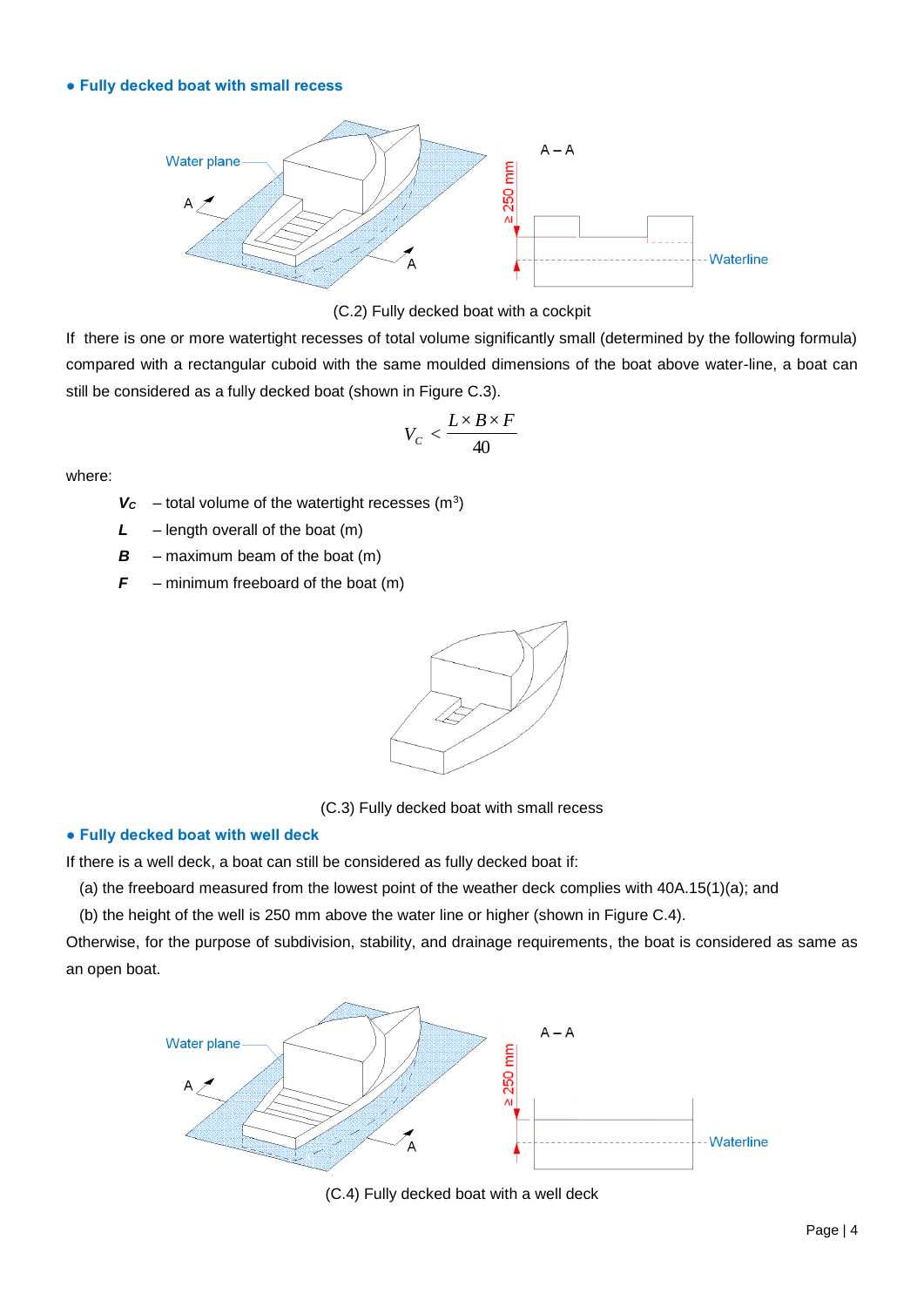#### **● Partially decked boat**

A sketch of **partially decked ship** is shown in Figure D.



(D) Partially decked boat

#### **● Open boat**

A sketch of **open boat** without cover is shown in Figure E.1.



(E.1) Open boat without cover

A sketch of **open boat** with cover is shown in Figure E.2.



(E.2) Open boat with cover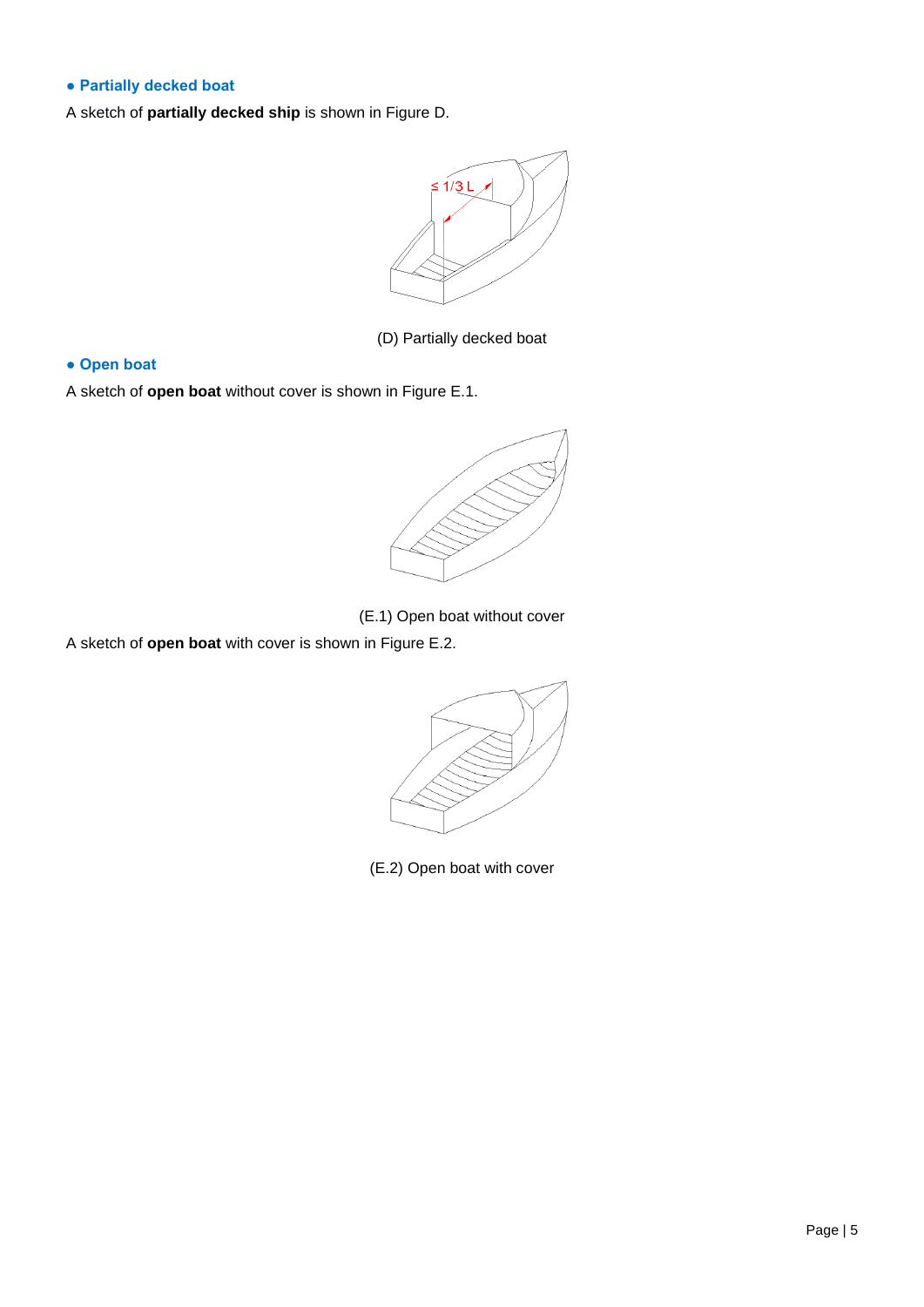### **Clarification of Freeboard and Stability Requirements**

#### **● Freeboard requirements**

For boats less than 24 metres that do not carry cargo, a summary of applicable freeboard requirements for some hull configurations are listed in Table 1 (Maritime Rule 40A.15(1) used as example).

However, this table should not be treated as as exhaustive, as situations vary due to other reasons (operating limits, length, applicability of 40A.15(2), etc.).

| <b>Freeboard Requirements</b>                                 | 40A.15(1)  | 40A.15(1) | 40A.15(1)  | 40A.15(2)         |
|---------------------------------------------------------------|------------|-----------|------------|-------------------|
|                                                               | (a)        | (b)       | (c)        |                   |
| <b>Hull Configuration</b>                                     | (Note 1)   |           |            |                   |
| Fully decked boat with continuous weather deck                | $\sqrt{ }$ |           |            |                   |
| Fully decked boat with cockpit complying 40A.15(1)(c)         | $\sqrt{ }$ |           | $\sqrt{ }$ | $\sqrt{(Note 2)}$ |
| Fully decked boat with cockpit not complying 40A.15(1)(c)     |            | $\sqrt{}$ |            |                   |
| Fully decked boat with small recess                           | V          |           |            |                   |
| Fully decked boat with well deck $\geq$ 250mm above waterline | V          |           |            |                   |
| Fully decked boat with well deck < 250mm above waterline      |            | V         |            |                   |
| Partially decked boat                                         |            | V         |            |                   |
| Open boat without cover                                       |            | V         |            |                   |
| Open boat with cover                                          |            | $\sqrt{}$ |            |                   |

| Table 1 - Freeboard Requirements |
|----------------------------------|
|----------------------------------|

**Note 1:** for convenience, the freeboard required in 40A.15(1)(a) is no less than a value calculated by the following formulas:

$$
F_{min} = 375 \t (L \le 6)
$$
  
\n
$$
F_{min} = 31.25 \times (L - 6) + 375 \t (6 < L < 18)
$$
  
\n
$$
F_{min} = 750 \t (L \ge 18)
$$

where:

*Fmin* – minimum required freeboard (mm)

*L* – length overall of the boat (m)

**Note 2:** additional conditions apply

#### **● Stability requirements**

Based on the situations listed in Table 1, according to Maritime Rule 40A.13 (assuming a boat is a post-27 May 2004 ship), a summary of applicable stability requirements are listed in Table 2.

However, this table should not be treated as as exhaustive, as situations vary due to other reasons (applicability of 40A.13(9) or 40A.14, etc.).

| <b>Stability Requirements</b>                  | 40A - Appendix 1 | Swamp calculation |  |
|------------------------------------------------|------------------|-------------------|--|
|                                                |                  | or test           |  |
| <b>Hull Configuration</b>                      |                  |                   |  |
| Fully decked boat with continuous weather deck |                  |                   |  |

#### **Table 2** – Stability Requirements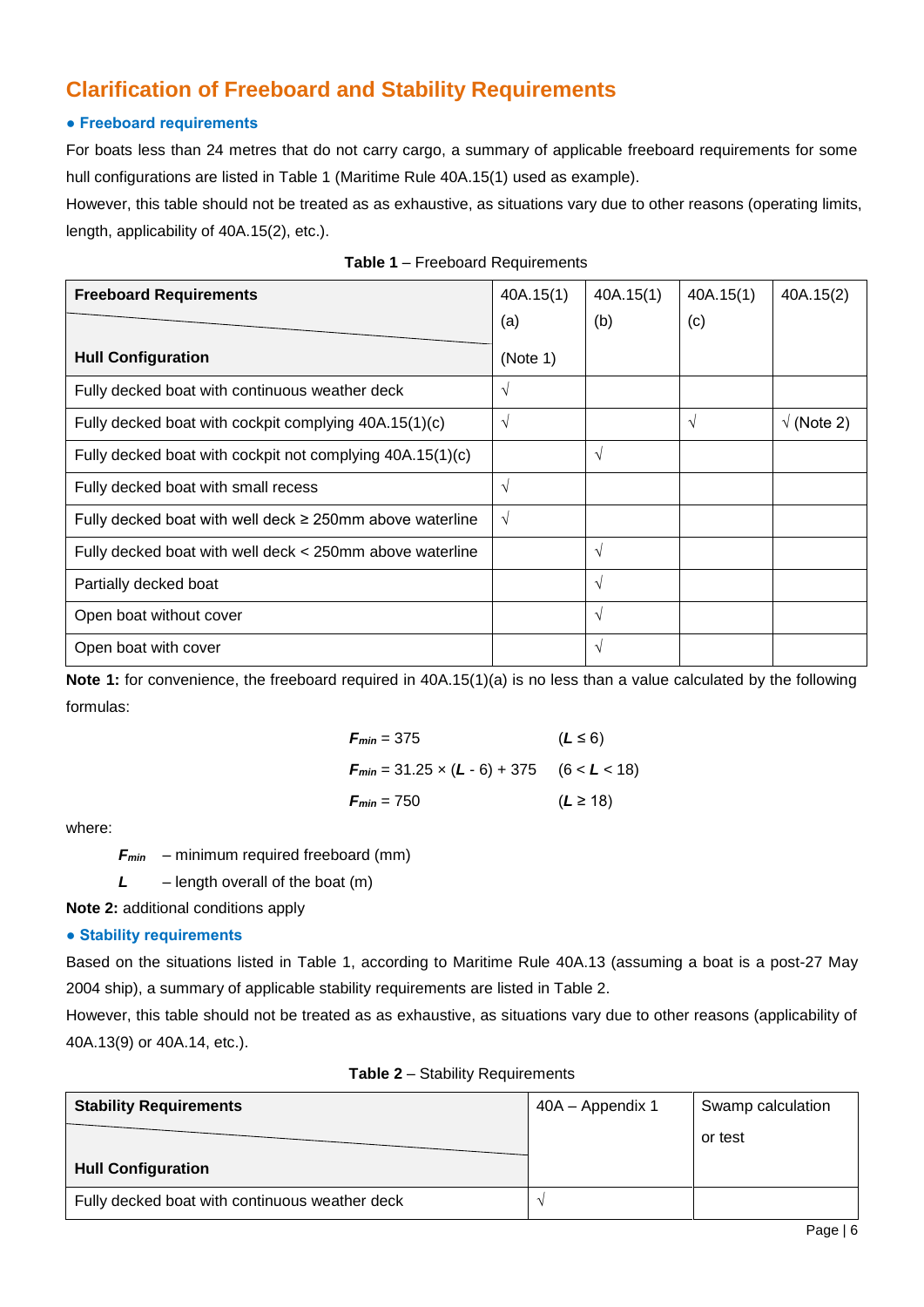| Fully decked boat with cockpit complying 40A.15(1)(c)         | $\mathcal{N}$ |               |
|---------------------------------------------------------------|---------------|---------------|
| Fully decked boat with cockpit not complying 40A.15(1)(c)     |               | $\mathcal{L}$ |
| Fully decked boat with small recess                           | $\mathcal{N}$ |               |
| Fully decked boat with well deck $\geq$ 250mm above waterline | $\mathcal{L}$ |               |
| Fully decked boat with well deck < 250mm above waterline      |               | $\mathcal{N}$ |
| Partially decked boat                                         |               | $\mathcal{L}$ |
| Open boat without cover                                       |               | $\sim$        |
| Open boat with cover                                          |               | $\mathcal{N}$ |

### **Further Recommendation**

The application of freeboard or stability requirements does not affect the determination of the original hull configuration for a boat. For example, a boat may use the same freeboard requirements as an open boat, for a purpose other than subdivision, stability and drainage; it could still be a decked boat for other rule requirements based on its original hull configuration.

For a boat that may have a hull configuration not prescribed in this document, having regard to the nature of the boat (design features, operating limits, intended use, etc.), by exercising professional judgement, the Recognised Surveyor(s) may determine a certain hull configuration which is most suitable for any individual case.

### **Reference Material(s)**

| No. | <b>Title</b>                                                                                             | <b>Author / Publisher</b>   | Year |
|-----|----------------------------------------------------------------------------------------------------------|-----------------------------|------|
|     | Maritime Rule 40A: Design, Construction and Equipment<br>- Passenger Ships which are not SOLAS Ships     | <b>Maritime New Zealand</b> | 2016 |
| 2   | Maritime Rule 40C: Design, Construction and Equipment<br>- Non-passenger Ships which are not SOLAS Ships | Maritime New Zealand        | 2016 |